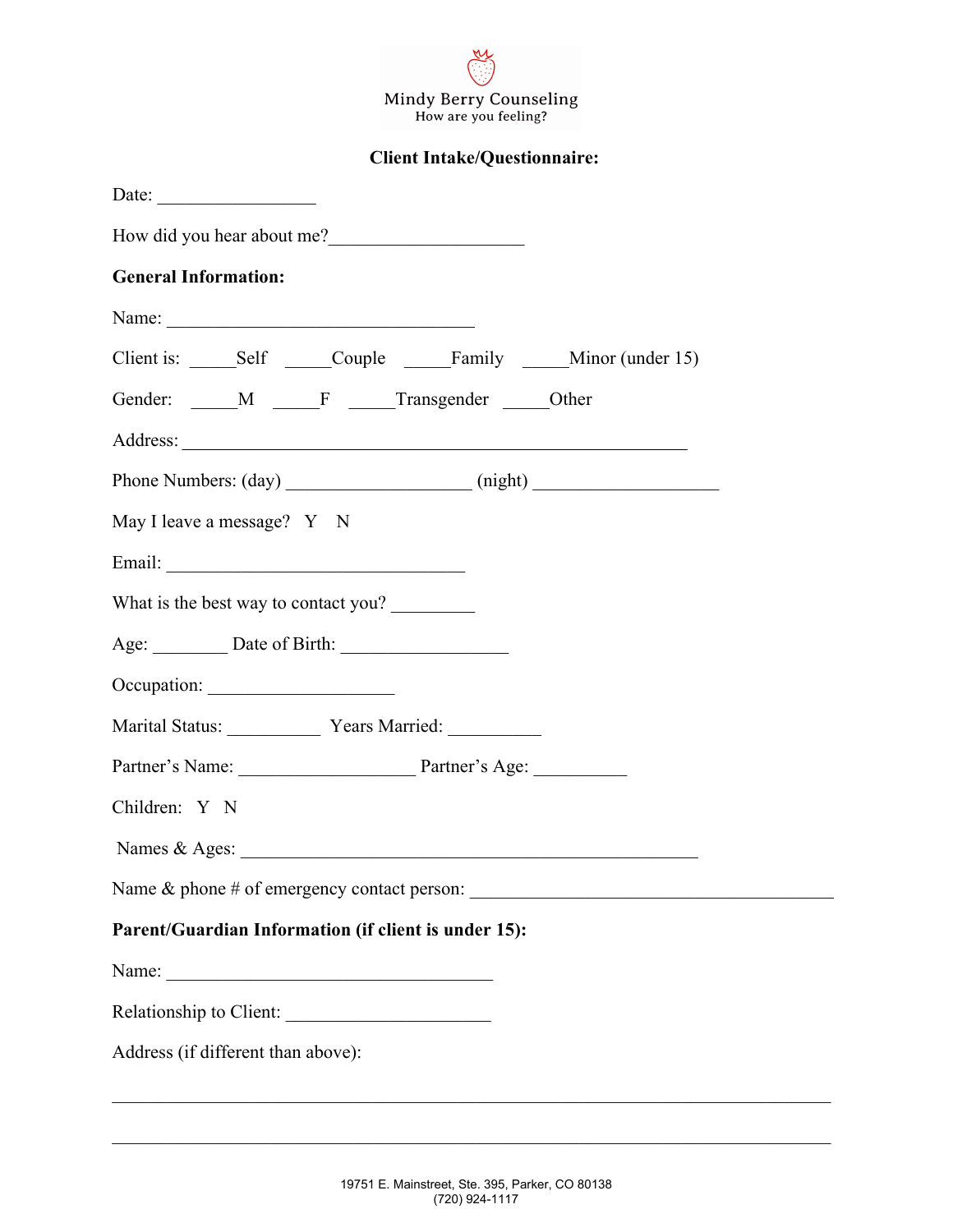\_\_\_\_\_\_\_\_\_\_\_\_\_\_\_\_\_\_\_\_\_\_\_\_\_\_\_\_\_\_\_\_\_\_\_\_\_\_\_\_\_\_\_\_\_\_\_\_\_\_\_\_\_\_\_\_\_\_\_\_\_\_\_\_\_\_\_\_\_\_\_\_\_\_\_\_\_

\_\_\_\_\_\_\_\_\_\_\_\_\_\_\_\_\_\_\_\_\_\_\_\_\_\_\_\_\_\_\_\_\_\_\_\_\_\_\_\_\_\_\_\_\_\_\_\_\_\_\_\_\_\_\_\_\_\_\_\_\_\_\_\_\_\_\_\_\_\_\_\_\_\_\_\_\_

|                                      |     | How are you feeling? |                |
|--------------------------------------|-----|----------------------|----------------|
| Phone $#$ :                          |     |                      |                |
| Can you be contacted at this number? |     | Yes                  | N <sub>0</sub> |
| Email address:                       |     |                      |                |
| Can you be contacted by email?       | Yes | N <sub>0</sub>       |                |

## **Permission for Treatment**

I am presenting myself (or my child) for diagnosis and treatment. I voluntarily consent to the rendering of counseling services provided by Mindy Berry Counseling, LLC. I acknowledge no guarantees have been made to me as to the effect of treatment on my (or my child's) condition. I acknowledge I am responsible for all reasonable charges in connection with care and treatment. I have read this statement and acknowledge that I understand it.

 $\mathcal{L}_\mathcal{L} = \{ \mathcal{L}_\mathcal{L} = \{ \mathcal{L}_\mathcal{L} = \{ \mathcal{L}_\mathcal{L} = \{ \mathcal{L}_\mathcal{L} = \{ \mathcal{L}_\mathcal{L} = \{ \mathcal{L}_\mathcal{L} = \{ \mathcal{L}_\mathcal{L} = \{ \mathcal{L}_\mathcal{L} = \{ \mathcal{L}_\mathcal{L} = \{ \mathcal{L}_\mathcal{L} = \{ \mathcal{L}_\mathcal{L} = \{ \mathcal{L}_\mathcal{L} = \{ \mathcal{L}_\mathcal{L} = \{ \mathcal{L}_\mathcal{$  $\mathcal{L}_\mathcal{L} = \{ \mathcal{L}_\mathcal{L} = \{ \mathcal{L}_\mathcal{L} = \{ \mathcal{L}_\mathcal{L} = \{ \mathcal{L}_\mathcal{L} = \{ \mathcal{L}_\mathcal{L} = \{ \mathcal{L}_\mathcal{L} = \{ \mathcal{L}_\mathcal{L} = \{ \mathcal{L}_\mathcal{L} = \{ \mathcal{L}_\mathcal{L} = \{ \mathcal{L}_\mathcal{L} = \{ \mathcal{L}_\mathcal{L} = \{ \mathcal{L}_\mathcal{L} = \{ \mathcal{L}_\mathcal{L} = \{ \mathcal{L}_\mathcal{$  $\mathcal{L}_\mathcal{L} = \mathcal{L}_\mathcal{L} = \mathcal{L}_\mathcal{L} = \mathcal{L}_\mathcal{L} = \mathcal{L}_\mathcal{L} = \mathcal{L}_\mathcal{L} = \mathcal{L}_\mathcal{L} = \mathcal{L}_\mathcal{L} = \mathcal{L}_\mathcal{L} = \mathcal{L}_\mathcal{L} = \mathcal{L}_\mathcal{L} = \mathcal{L}_\mathcal{L} = \mathcal{L}_\mathcal{L} = \mathcal{L}_\mathcal{L} = \mathcal{L}_\mathcal{L} = \mathcal{L}_\mathcal{L} = \mathcal{L}_\mathcal{L}$ 

**Client/Parent/Guardian Signature Date**

Description of Presenting Problem:

In your own words, what would you like to work on in counseling?

How long have you been struggling with these issues?

What are your goals for therapy?

Mindy Berry Counseling 7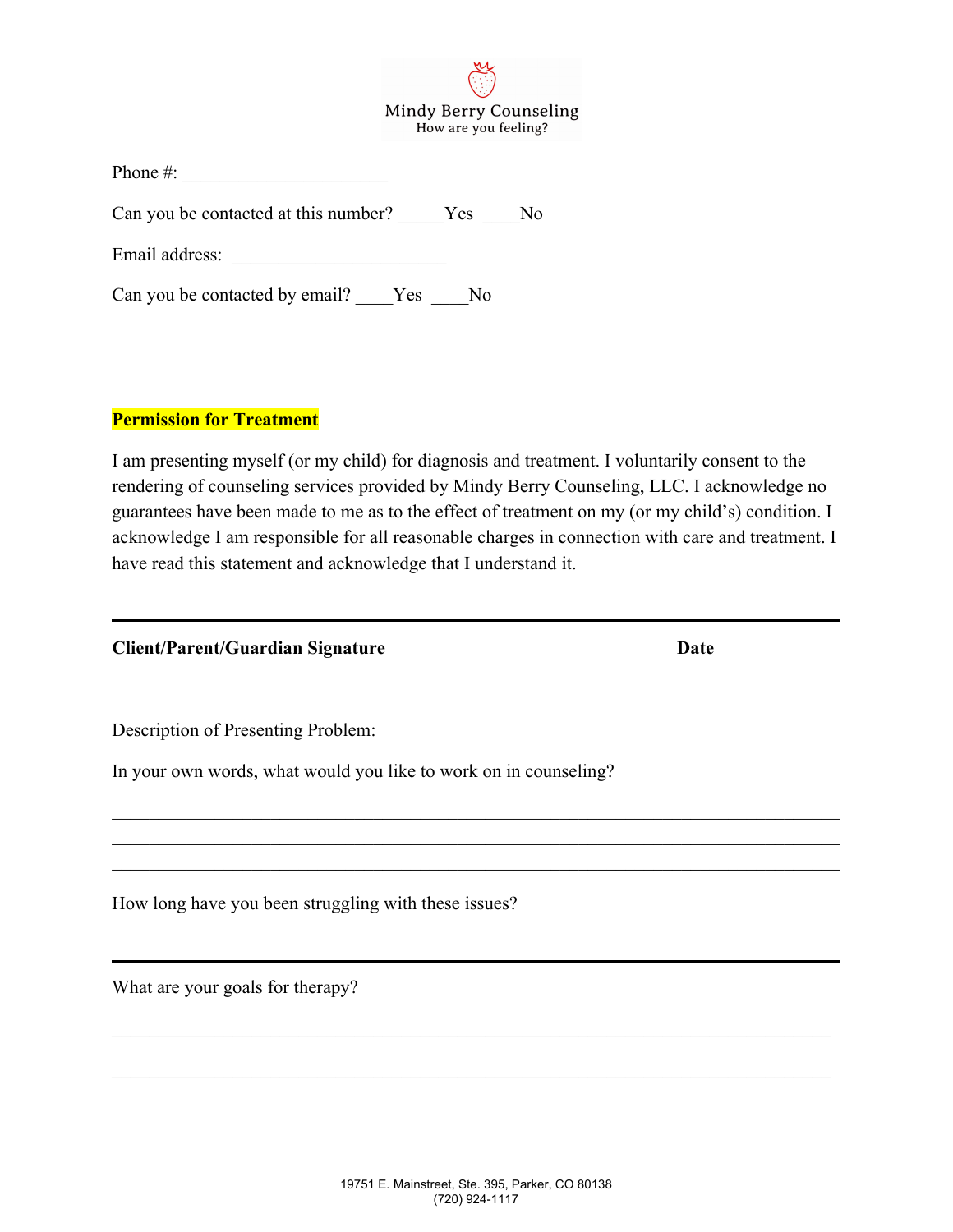Mindy Berry Counseling<br>How are you feeling?

M

| Have you had counseling before? Y N                                     |                                                      |             |                          |                         |
|-------------------------------------------------------------------------|------------------------------------------------------|-------------|--------------------------|-------------------------|
| How recent?                                                             |                                                      |             |                          |                         |
| Mental Health Inpatient Hospitalizations? Y                             |                                                      | $\mathbf N$ |                          |                         |
| Please circle any of the following that apply to you:                   |                                                      |             |                          |                         |
| Overeat/eating disorder Suicide thoughts/attempts                       |                                                      |             | Work stress/unemployment |                         |
| Insomnia                                                                | Vomiting Take too many risks                         |             |                          | Odd behavior Withdrawal |
| Drink too much Compulsions Difficulty concentrating Aggressive behavior |                                                      |             |                          |                         |
| Procrastination                                                         | Sleep disturbance Crying often Impulsivity Avoidance |             |                          |                         |
| Anger outbursts Loss of control                                         |                                                      |             | Laziness<br>Take drugs   |                         |
| Others:                                                                 |                                                      |             |                          |                         |
| Are there any specific behaviors or habits you would like to change?    |                                                      |             |                          |                         |
| List three emotions/feelings/sensations you most often experience:      |                                                      |             |                          |                         |
| How would you describe yourself?                                        |                                                      |             |                          |                         |
| How would others describe you?                                          |                                                      |             |                          |                         |
| How would you describe growing up/your upbringing?                      |                                                      |             |                          |                         |
| Who/what do you go to for support in your life?                         |                                                      |             |                          |                         |

 $\mathcal{L}_\mathcal{L} = \mathcal{L}_\mathcal{L} = \mathcal{L}_\mathcal{L} = \mathcal{L}_\mathcal{L} = \mathcal{L}_\mathcal{L} = \mathcal{L}_\mathcal{L} = \mathcal{L}_\mathcal{L} = \mathcal{L}_\mathcal{L} = \mathcal{L}_\mathcal{L} = \mathcal{L}_\mathcal{L} = \mathcal{L}_\mathcal{L} = \mathcal{L}_\mathcal{L} = \mathcal{L}_\mathcal{L} = \mathcal{L}_\mathcal{L} = \mathcal{L}_\mathcal{L} = \mathcal{L}_\mathcal{L} = \mathcal{L}_\mathcal{L}$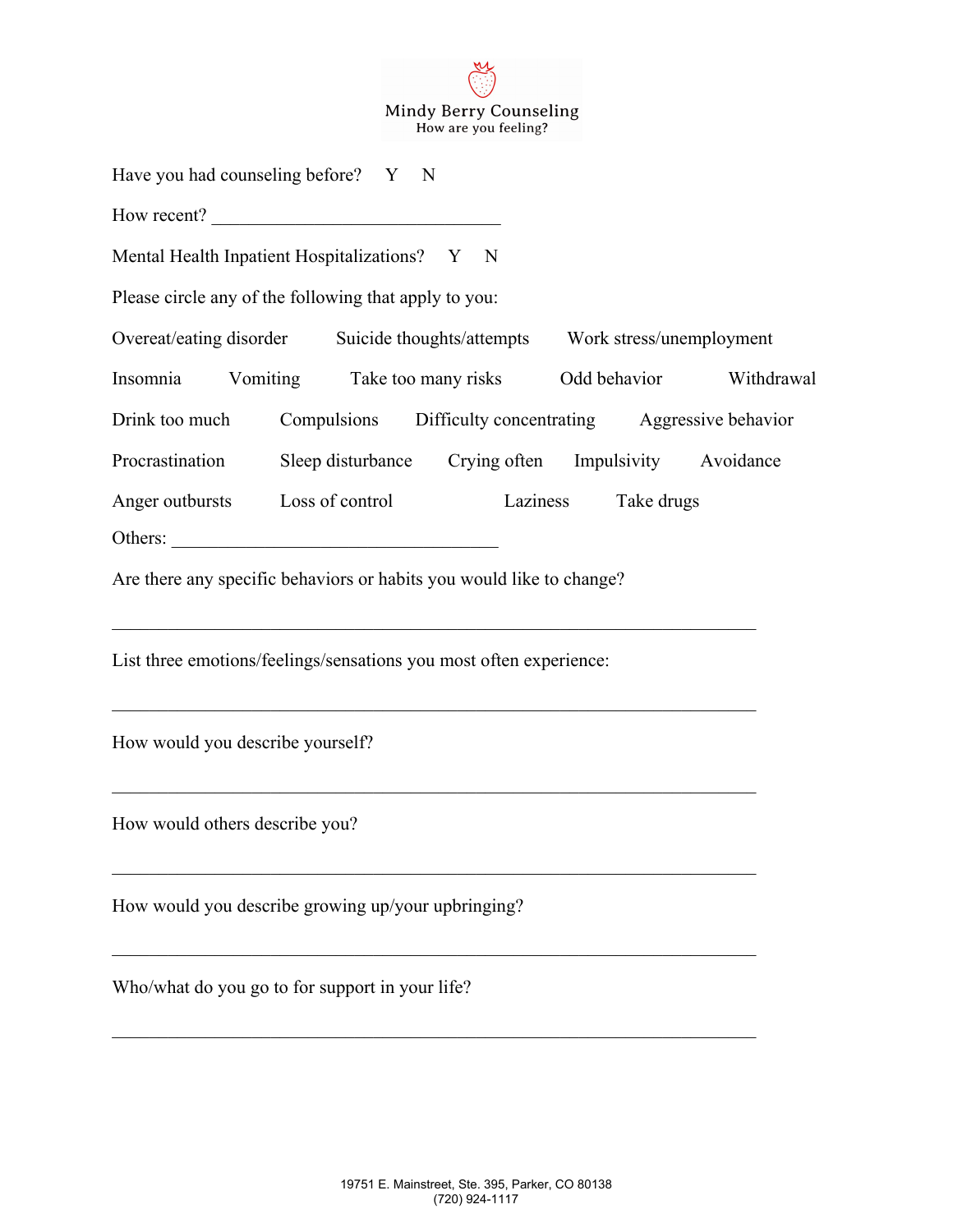

Please list any medications you are taking, their dosages, and who prescribes them for you:

| Date of your last physical:                                             | <u> 1989 - Johann Barbara, martxa alemaniar a</u>                                             |
|-------------------------------------------------------------------------|-----------------------------------------------------------------------------------------------|
| Do you use alcohol? __________ Drinks per day: _______ Drinks per week: |                                                                                               |
| reasons:                                                                | Please list any drugs that you have taken or are taking other than those required for medical |
|                                                                         | Does alcohol, drug, or other mental health issues run in your family history?                 |
|                                                                         | If answered above yes, please list family members and what they struggle with:                |
|                                                                         | Please list any major illnesses or medical issues that you have had/are having:               |
|                                                                         | Is there anything else you would like to share/want your counselor to know about you?         |
|                                                                         |                                                                                               |
|                                                                         |                                                                                               |